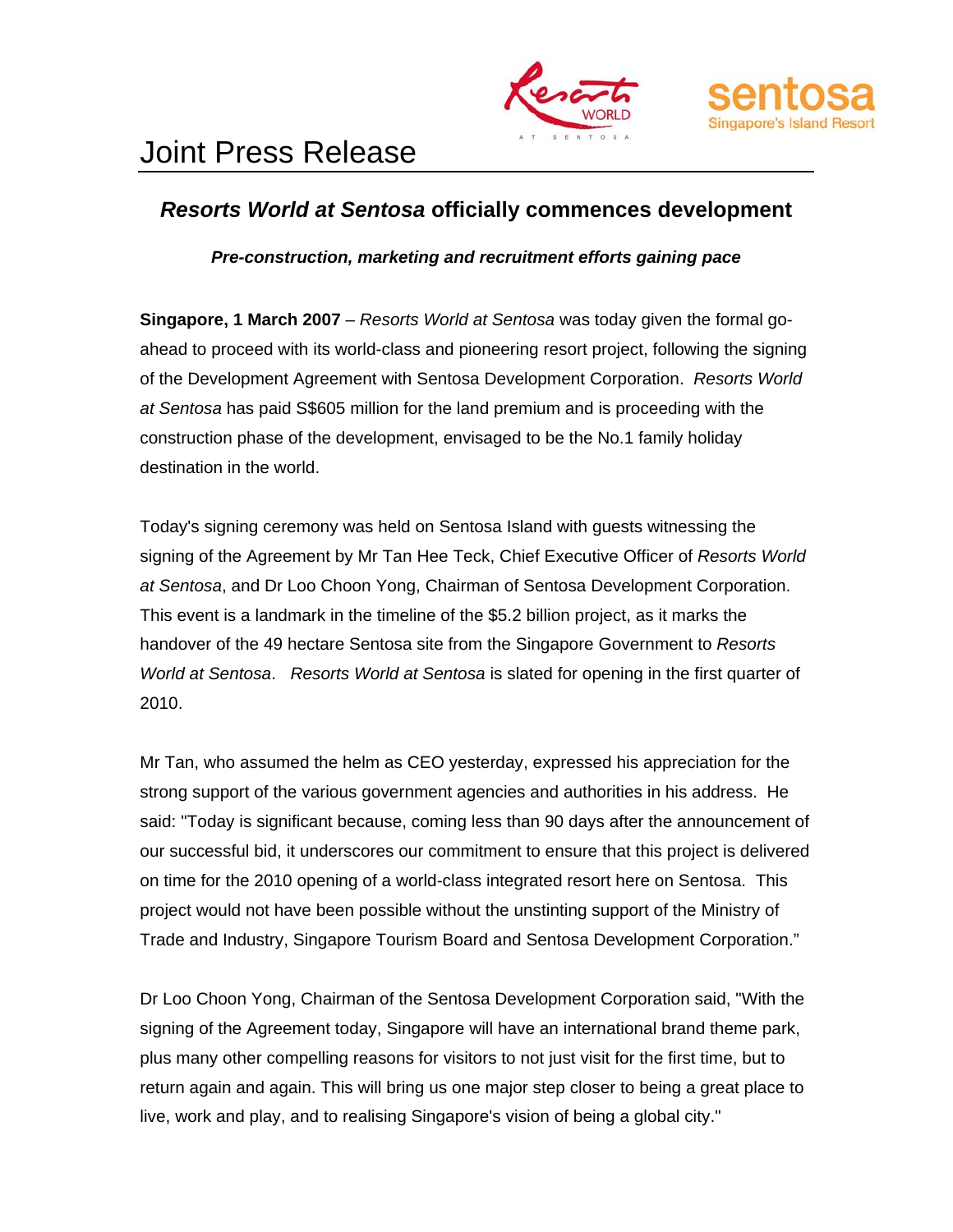### **On construction schedules and conservation efforts**

In his address, Mr Tan said work on the project began almost immediately after the team was informed that the proposal for *Resorts World at Sentosa* had been accepted. He said: "We are well under way in the project planning stage, with our construction and development teams in place."

In anticipation of the increase in tourist traffic to Sentosa Island, *Resorts World at Sentosa* is also committed to significantly enhance the existing infrastructure of the island by building a new three-lane bridge, adjacent to the existing Sentosa Gateway Bridge. With an investment of between \$60 million to \$80 million, this bridge will contribute to ensuring that traffic into and out of Sentosa remains smooth.

Conservation efforts have also been a priority for *Resorts World at Sentosa*. *Resorts World at Sentosa* has engaged renowned landscape architect Henry Steed to work closely with the Sentosa landscape team to oversee flora and fauna conservation.

## **On marketing efforts**

Mr Tan also shared that, although it has only been three months since the announcement of the award, marketing efforts have already taken place with *Resorts World at Sentosa* participating in both local and overseas marketing events. These included collaborative efforts with Singapore Tourism Board in trade shows like the Asean Tourism Forum in Singapore and the Asia Pacific Incentives and Meetings Expo in Melbourne, Australia.

*Resorts World at Sentosa* expects to work very closely with various parties in the tourism industry to market the attraction. Ahead of the submission of its proposal, *Resorts World at Sentosa* was privileged to have received letters of support from more than 800 travel trade and corporate companies, including tour operators and travel agencies. These companies pledged their support and expressed keen interest in working with *Resorts World at Sentosa* on many fronts including inbound tours, meetings and incentives.

As part of its marketing efforts, the *Resorts World at Sentos*a website will be launched next week, allowing the world a preview of *Resorts World at Sentosa* and an opportunity to keep track of developments. Visitors are welcome to visit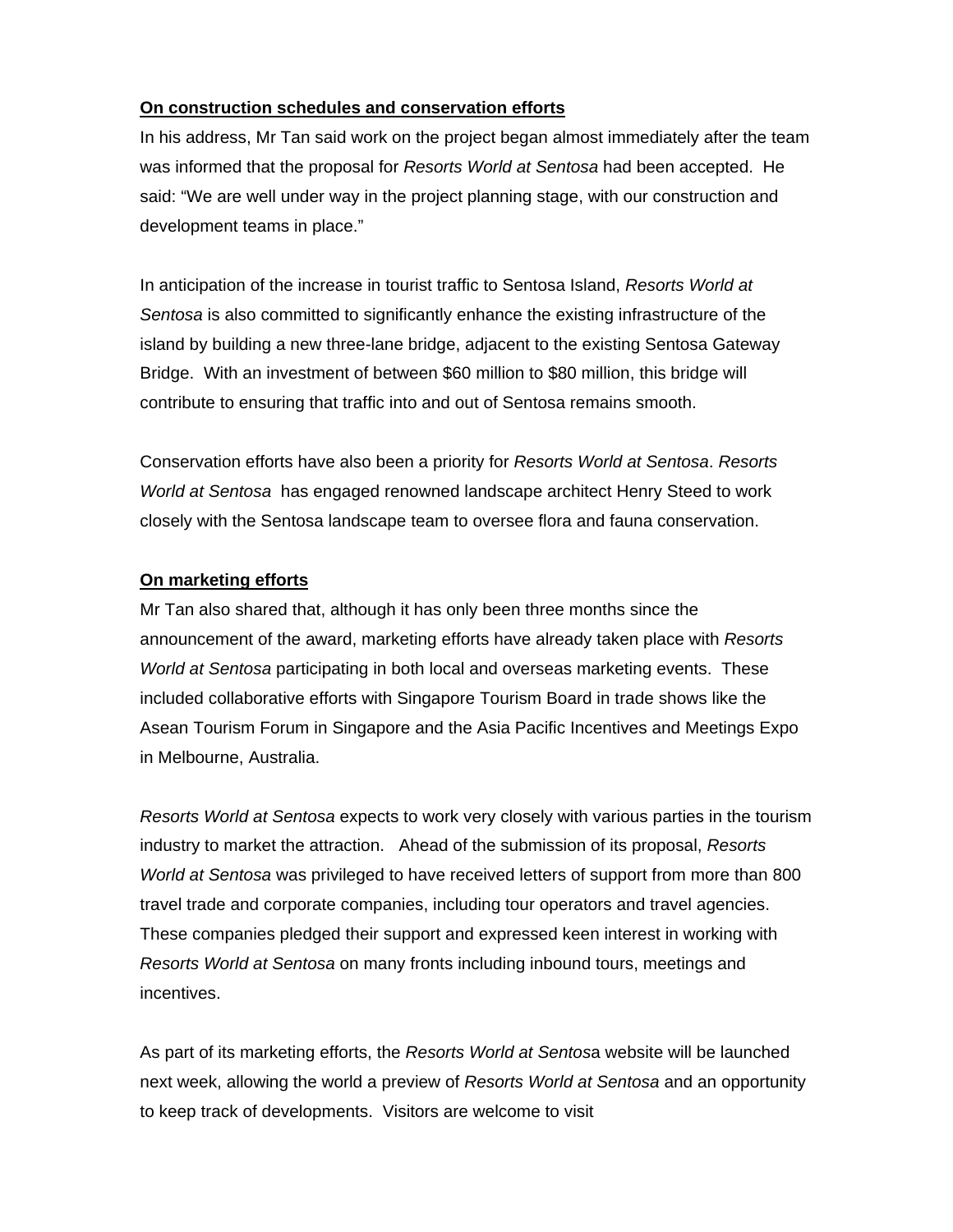www.resortsworldatsentosa.com to experience what will become a reality in three years' time.

#### **On human resource management and job creation**

On the human resource front, *Resorts World at Sentosa* announced that the principal leadership team has already been recruited. In addition to Mr Tan's appointment as CEO, Mr Michael Chin has also been appointed as Head of Project Management.

Chairman of Genting International Mr Lim Kok Thay said of the appointment of Mr Tan, "Hee Teck brings with him in-depth knowledge and a comprehensive understanding of both the Genting International Group and the industry. His proven ability to lead our management teams and his track record in completing projects from the ground up will put him in good stead as we move forward in developing this world-class resort."

Key hires have been made in the following areas - project development, human resources, finance, legal, corporate services and information technology, with the executives to come on board in March and April. With the continued building up of the talent pool, *Resorts World at Sentosa* will see the creation of more than 150 jobs over the next six months, mostly for project management, marketing and corporate services. Recruitment alerts will be posted on the *Resorts World at Sentosa* website. There will also be a recruitment drive in the United States to hire top creative talent for the various movie- and show-themed attractions, which will spur further developments in the creative industries, and nurture the local talent pool for this unique skill-set.

Resorts World at Sentosa Pte Ltd was awarded the tender for this S\$5.2 billion project on 8 December 2006. *Resorts World at Sentosa* will welcome some 10 million tourists, excluding local visitors, by 2015, generating S\$15 billion in tourism receipts, half of Singapore's target. Spending per diem on entertainment and sightseeing is expected to be more than six times higher than current spending levels.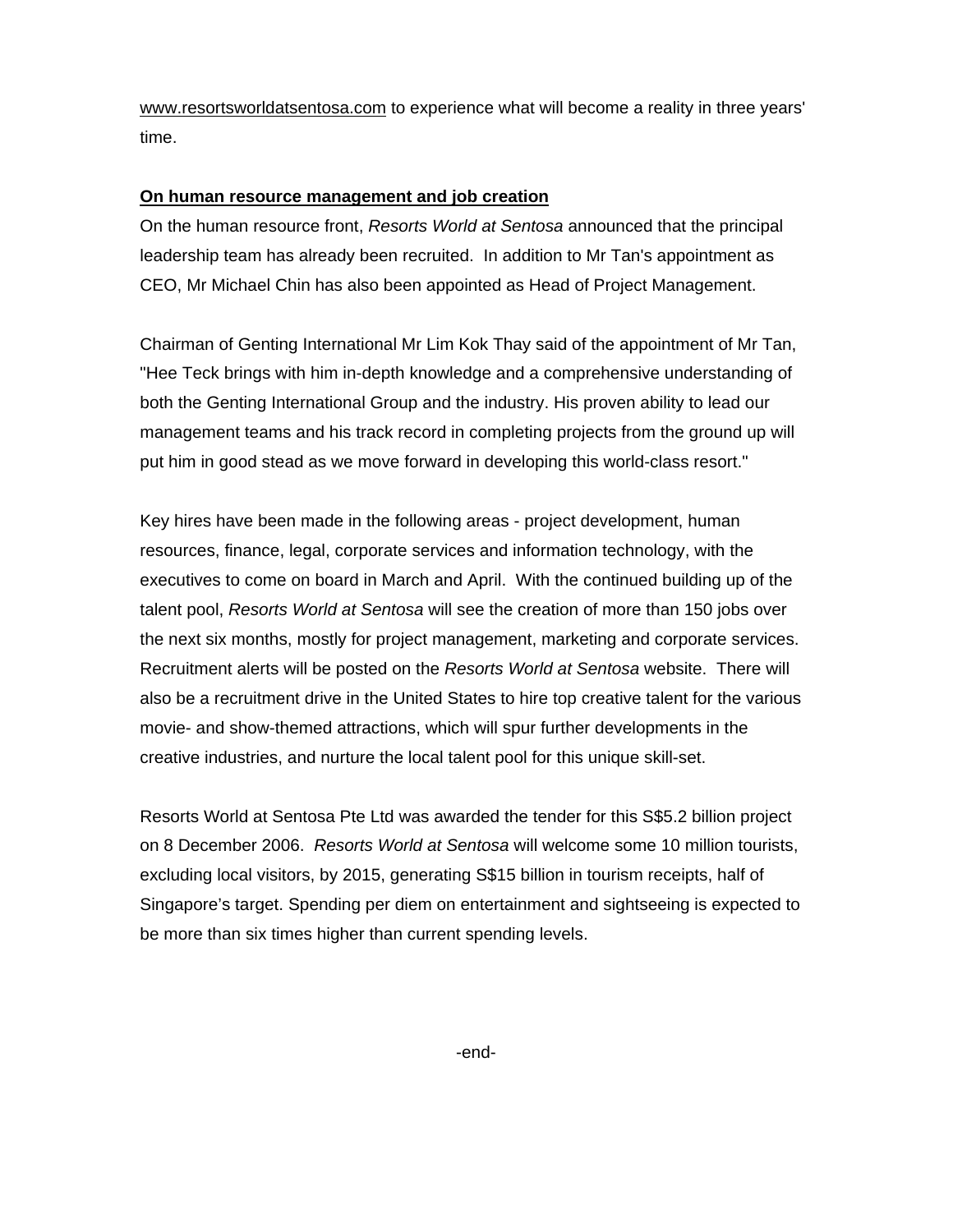#### **About** *Resorts World at Sentosa*

*Resorts World at Sentosa* will be a world-class premier integrated resort to take pride of place on a 49 ha site on Singapore's Sentosa Island. Slated for opening in 2010, the Resort will encompass the region's first Universal Studios theme park, DreamWorks Digital Animation Studios, the world's largest oceanarium Quest Marine Life Park, the exciting Equarius Water Park and the region's first fully integrated wellness spa.

The \$5.2 billion resort looks to welcome 15 million visitors in 2010, and its array of family-friendly attractions will be a place that Singaporeans can call their own. There will be six world-class hotels providing more 1,800 rooms, with full meeting and conference amenities.

Beyond the gated attractions, the Resort will offer public entertainment and attractions like the Crane Ballet, a showcase of multi-media moving art and cleverly choreographed animatronics crane dances at the waterfront.

The 1,700-seat Imagineering Theatre will feature a magical dreamlike show with water, light and visual effects. There will also be an unparalleled array of retail and dining options at the FestiveWalk with roving acts and street performances at the Bull Ring.

#### **Media contacts**

For Resorts World at Sentosa : For Sentosa Leisure Group :

Wendy Mae Poon **Community** Corinna Cox Weber Shandwick Worldwide<br>
Tel: +65 6825 8045<br>
Tel: +65 6279 1136 Mobile: +65 9684 3090 Email: wmpoon@webershandwick.com Email: Corinna@sentosa.com.sg

Tel: +65 6279 1136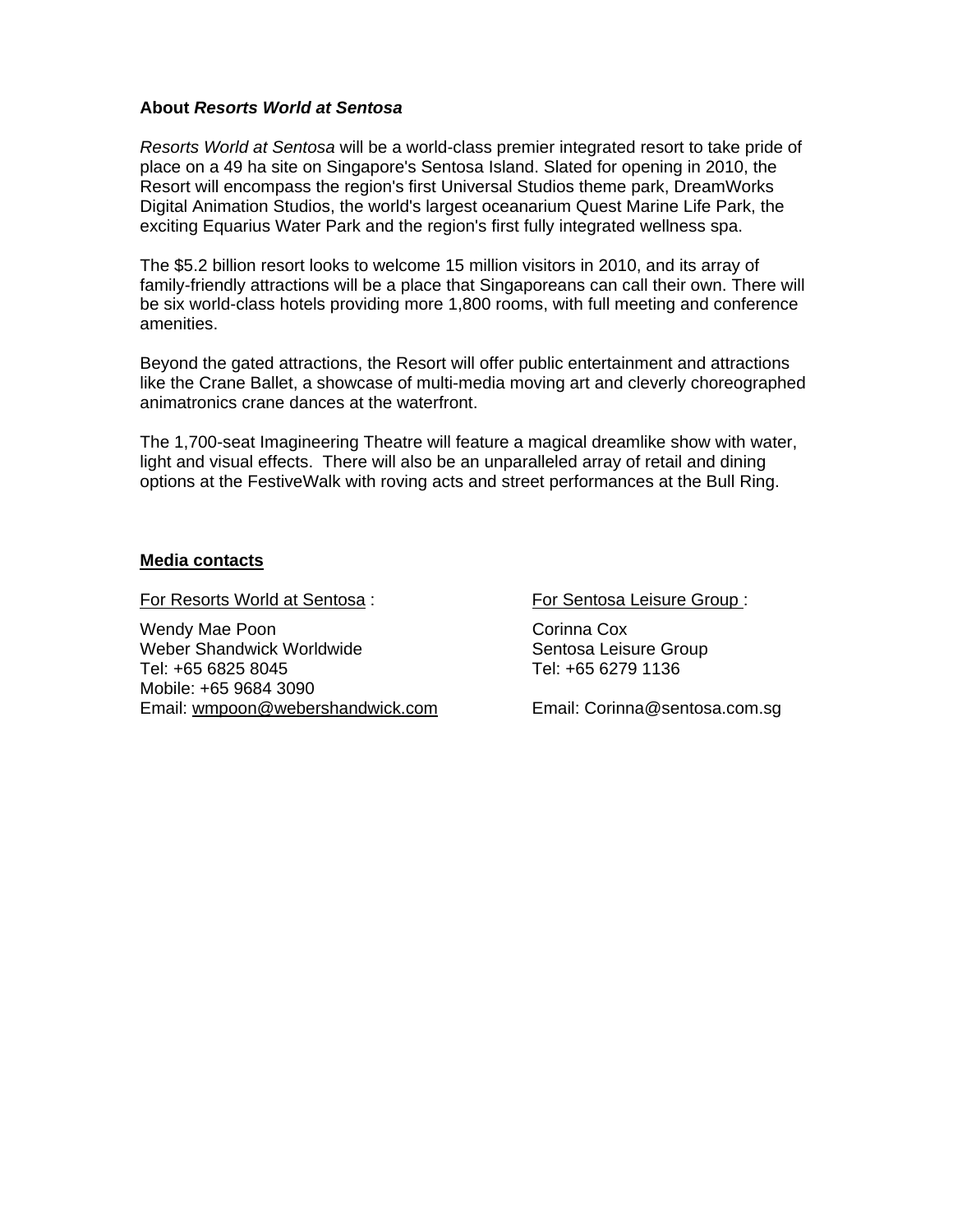#### **Tan Hee Teck Chief Executive Officer RESORTS WORLD AT SENTOSA**

Mr Tan was appointed CEO of Resorts World at Sentosa Pte Ltd in February 2006. He has served as the Chief Financial Officer of Genting International since September 2005. Prior to this, Mr Tan had already garnered more than 16 years of experience in the hospitality, leisure and gaming industry.

He was involved in the start-up operations of the Burswood Island Resort in Perth, Western Australia, the Adelaide Casino in South Australia and the Subic Bay Resort in the the Philippines. In the Bahamas, Mr Tan was the Chief Operating Officer and Chief Financial Officer of the Lucayan Beach Resort and Casino from 1986 to 1989, and following this stint, he was appointed Senior Vice- President of Resorts World Bhd (owner and operator of the Genting Highlands Resort) from 1990 to 1996.

Mr Tan was Chief Executive Officer of Waterfront Group from 1996 to 1998, and later joined the City Developments Group in the Chairman's office. From there, he moved to the Singapore Technologies Group, and was seconded to the DBS Bank Group, leading the merger of DBS Securities, Vickers Ballas Securities and Lum Chang Securities. He was Chief Operating Officer and Executive Director of DBS Vickers Securities (Singapore) Pte Ltd before returning to the Genting Group in 2004.

Mr Tan is a fellow of the Association of Chartered Certified Accountants, U.K., a chartered accountant with the Malayan Institute of Accountants, and is also a fellow of the Institute of Certified Public Accountants, Singapore. He has also attended business management schools including the Advance Management Program at Harvard Business School.

- end -